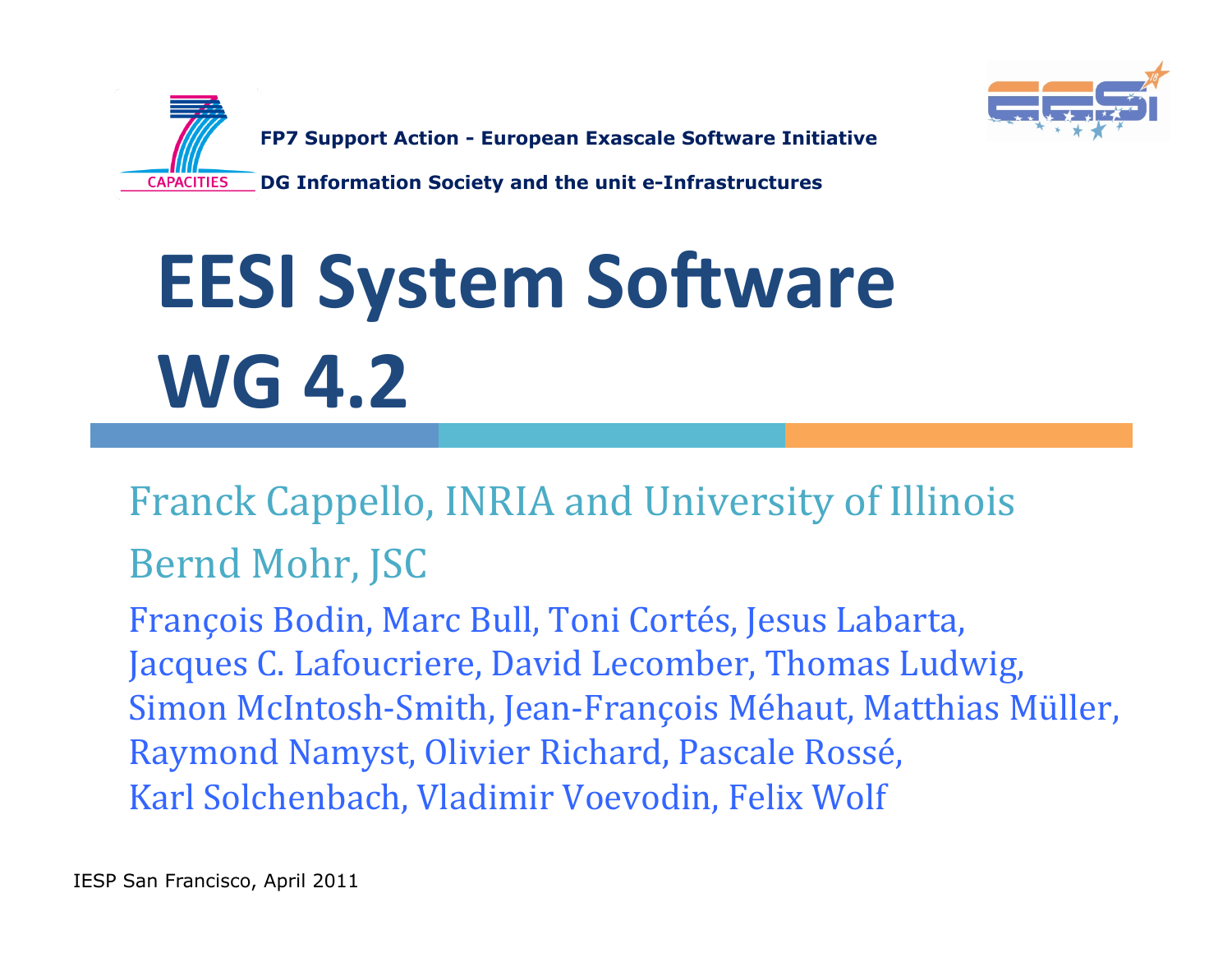

■ Software Eco-system: between Applications and Hardware

- Programming models, Compilers, Runtime, Tools, OS, I/O, System management
- WG4.2 does not cover Framework, Numerical libraries, Workflow, Scientific data management, Visualization  $\rightarrow$  other WGs

Many technical challenges on all layers of the software stack

- Scalability
- Heterogeneity
- Power
- Errors, Faults, Failures
- Reducing as much as possible Overhead, Jitter, Noise, etc.

#### A trend toward community software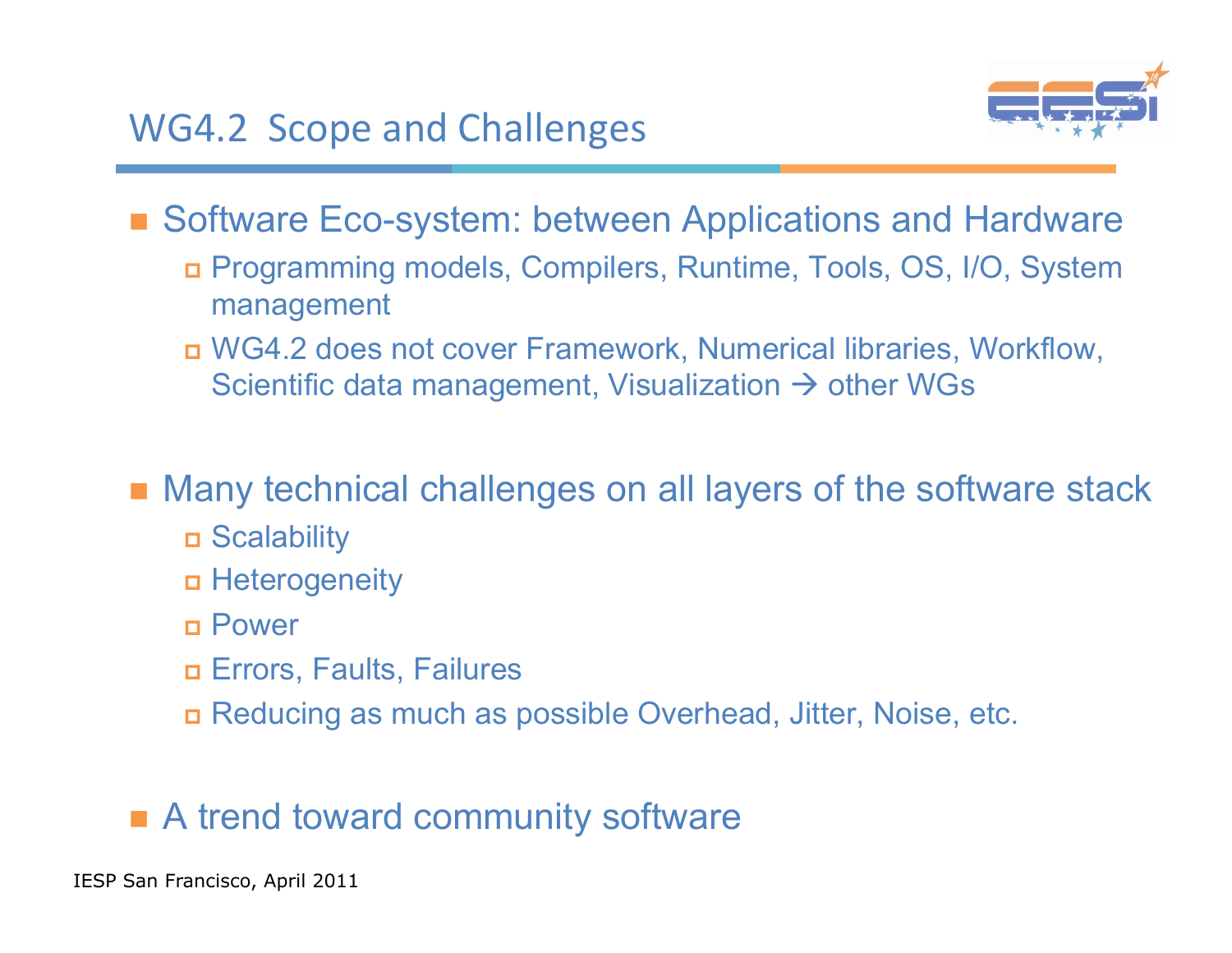#### WG4.2 TOPICS



- □ System Software
	- Operating Systems, System Management
	- **Job and Resource Manager**
	- **Runtime Systems**
	- **III** I/O systems
- Development Environments
	- **Programming Models, Compilers**
	- **Debuggers**
	- **Performance tools**
	- Correctness tools
- **OF Crosscutting Dimensions** 
	- **Resilience**
	- **Power management**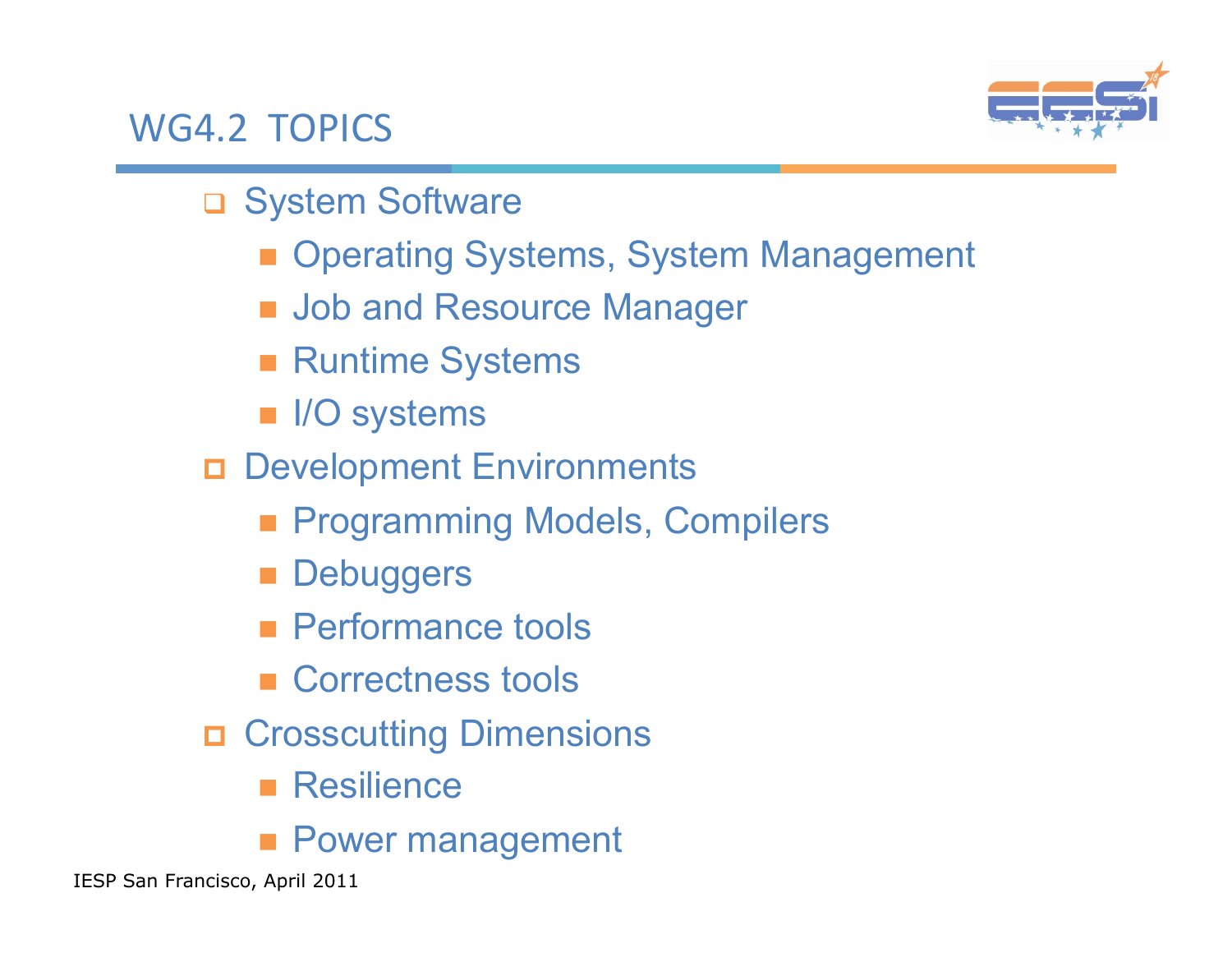# WG4.2 Chairs, Leaders and Experts



| <b>Chairs:</b> |                                                     |                         |             |                                        |  |
|----------------|-----------------------------------------------------|-------------------------|-------------|----------------------------------------|--|
| О              | <b>Franck Cappello</b>                              | <b>INRIA&amp;UIUC,</b>  | 1 FR,       | <b>Resilience and FT</b>               |  |
| $\Box$         | Benrd Mohr,                                         | JSC,                    | $1$ DE,     | <b>Performance tools</b>               |  |
|                |                                                     |                         |             |                                        |  |
| о              | <b>Jesus Labarta</b>                                | <b>BSC</b>              | <b>1 ES</b> | <b>Programming models</b>              |  |
| $\Box$         | <b>Marc Bull</b>                                    | <b>EPCC</b>             | <b>1 UK</b> | <b>OpenMP / PGAS</b>                   |  |
| $\Box$         | <b>François Bodin</b>                               | <b>CAPS</b>             | $2/N$ FR    | <b>Programming/Compiler for GPUs</b>   |  |
| ο              | <b>Raymond Namyst</b>                               | <b>LABRI Bordeaux,</b>  | <b>3 FR</b> | MPI&OpenMP Runtime, GPUs               |  |
| $\Box$         | Jean-François Méhaut                                | <b>INRIA Grenoble</b>   | 4 FR        | Performance Modeling/Apps.             |  |
| $\Box$         | <b>Matthias Müller</b>                              | <b>TU Dresden</b>       | 2 DE        | <b>Validation/correctness Checking</b> |  |
| $\Box$         | <b>Felix Wolf</b>                                   | <b>GRS</b>              | 3 DE        | <b>Performance Tools</b>               |  |
| $\Box$         | <b>David Lecomber</b>                               | <b>ALINEA</b>           | $2N$ UK     | <b>Parallel debugger</b>               |  |
| о              | <b>Simon McIntosh-Smith</b>                         | U. Bristol              | 3 UK        | <b>Computer Architecture &amp; FT</b>  |  |
| $\Box$         | <b>Vladimir Voevodin</b>                            | <b>MSU</b>              | <b>1 RU</b> | <b>Performance tools</b>               |  |
| о              | <b>Thomas Ludwig</b>                                | <b>DKRZ</b>             | 4 DE        | <b>Power management</b>                |  |
| о              | <b>Olivier Richard</b>                              | <b>INRIA</b>            | <b>5 FR</b> | <b>Job and Resource Manager</b>        |  |
| $\Box$         | <b>Jacques C. Lafoucriere</b>                       | <b>CEA</b>              | 6 FR        | I/O, File system                       |  |
| $\Box$         | <b>Toni Cortés</b>                                  | <b>BSC</b>              | <b>2 ES</b> | I/O, Storage                           |  |
| $\Box$         | <b>Pascale Rossé</b>                                | <b>BULL</b>             | <b>VFR</b>  | <b>OS, System management</b>           |  |
|                | Karl. Solchenbach<br>IESP San Francisco, April 2011 | $\overline{4}$<br>Intel | <b>VBE</b>  | All                                    |  |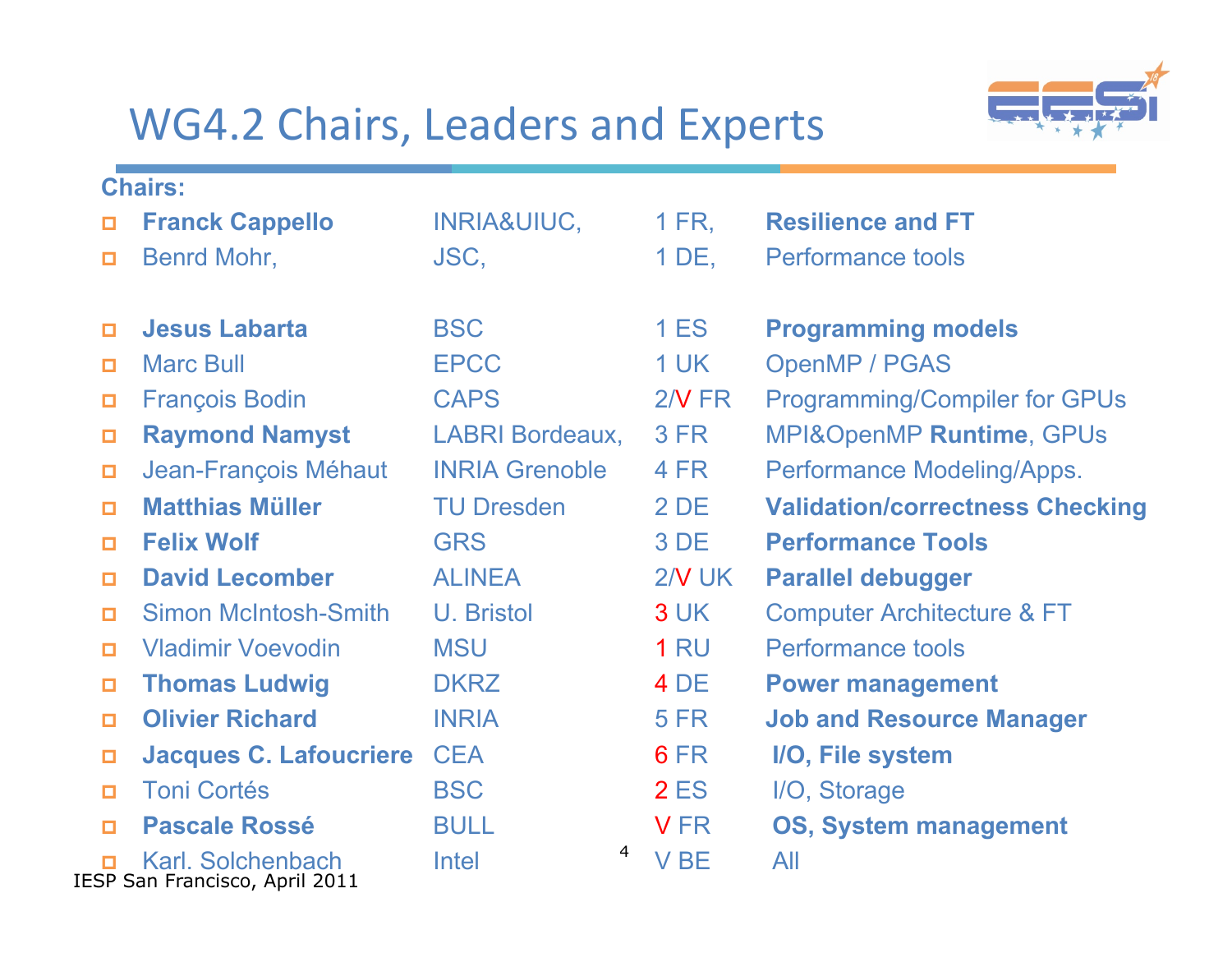WG4.2 EESI Roadmap content for Sys-soft eco system

- Starting point: IESP roadmap, Exascale studies, Soft. used in HPC centers
- Description of the scientific and technical perimeter Social benefits, societal, environmental and economical impact  $\Box$  School and technical hurdless  $\Box$  and the set address corrective summaries and  $\overline{f}$  ty,  $P_1$  optimization and Reproducibility of the results,  $P_2$ **E**  $\Box$  S **D** N Recommendations for EU may evolve o P<mark>otential collaborations outside Europe</mark> Next slides  $\rightarrow$  only a small subset of the current results is not yet completed
- Existing funded projects and funding agencies
- *Timeline, needs of HR, provisional costs,*
- Needs for experimental platform: size, reconfigurable?, dedicated?
- What software in an Exascale stack and with what level of responsibility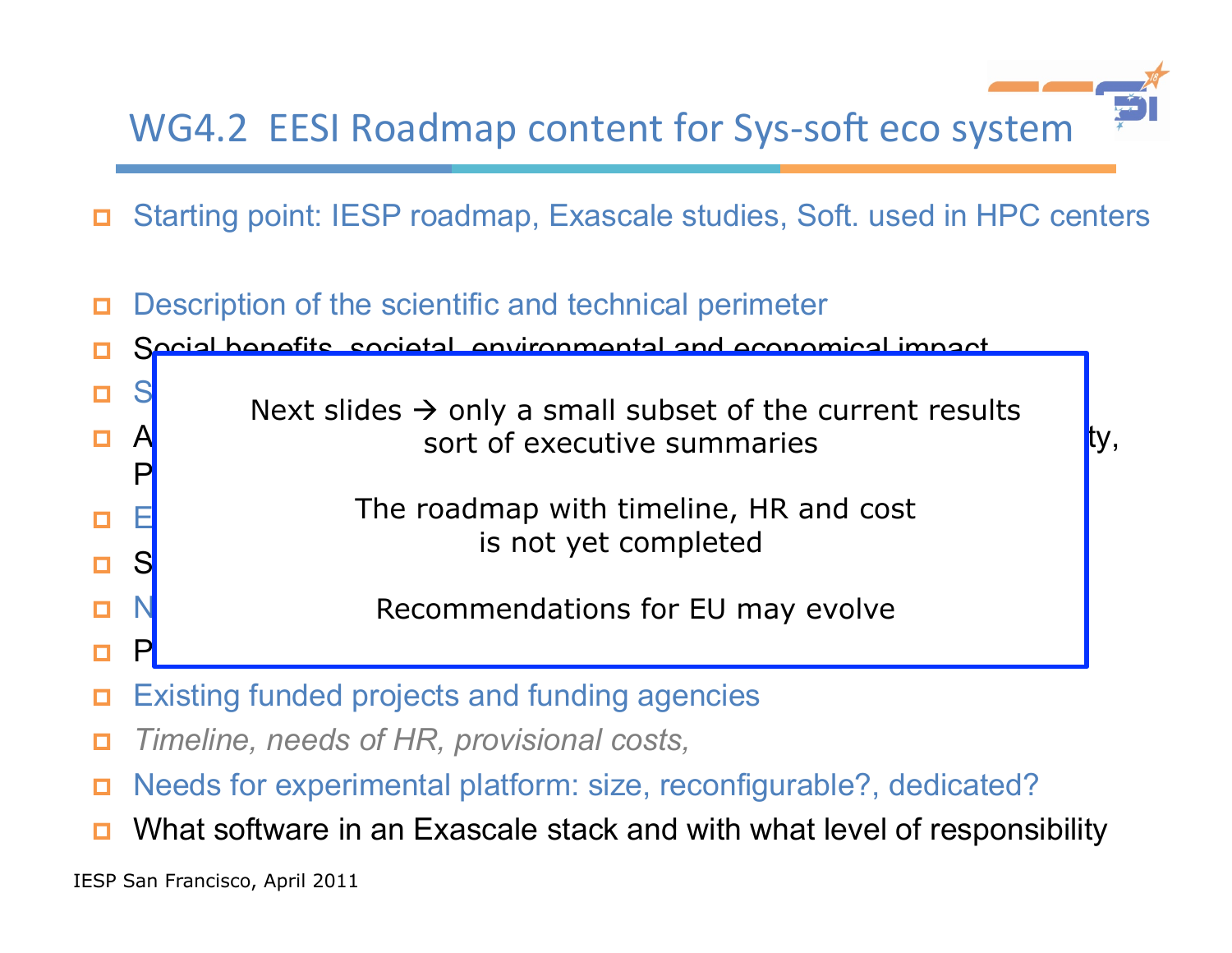# WG4.2 Programming model



**Chair: Jesus Labarta, BSC**

- **D** Programming models
	- Clean separation and interaction between application developer and system (hardware and software)
	- **IMPROVE PRODUCTIVITY, Significantly reduce maintenance costs**
	- **Incremental parallelization will reduce development costs**
- Main issues at Exascale:
	- Concurrency, Asynchrony, Malleability, Address spaces and locality, Hierarchy, I/O, Modularity, interoperability, Productivity/portability, Incremental path,
	- **But also more decoupling between programmers and machines,**
	- Cross cutting: Power Management, Fault tolerance, Performance
- Recommendations for EU
	- Existing developments with demonstrated potential and willing to play a role in the future exascale software environment: HMPP, StarSs (OmpSs)
	- Important contributions to standards: MPI/OpenMP
	- Programming models that provide expressiveness, incremental portability **and performance** will boost performance, visibility and impact of applications having early access to them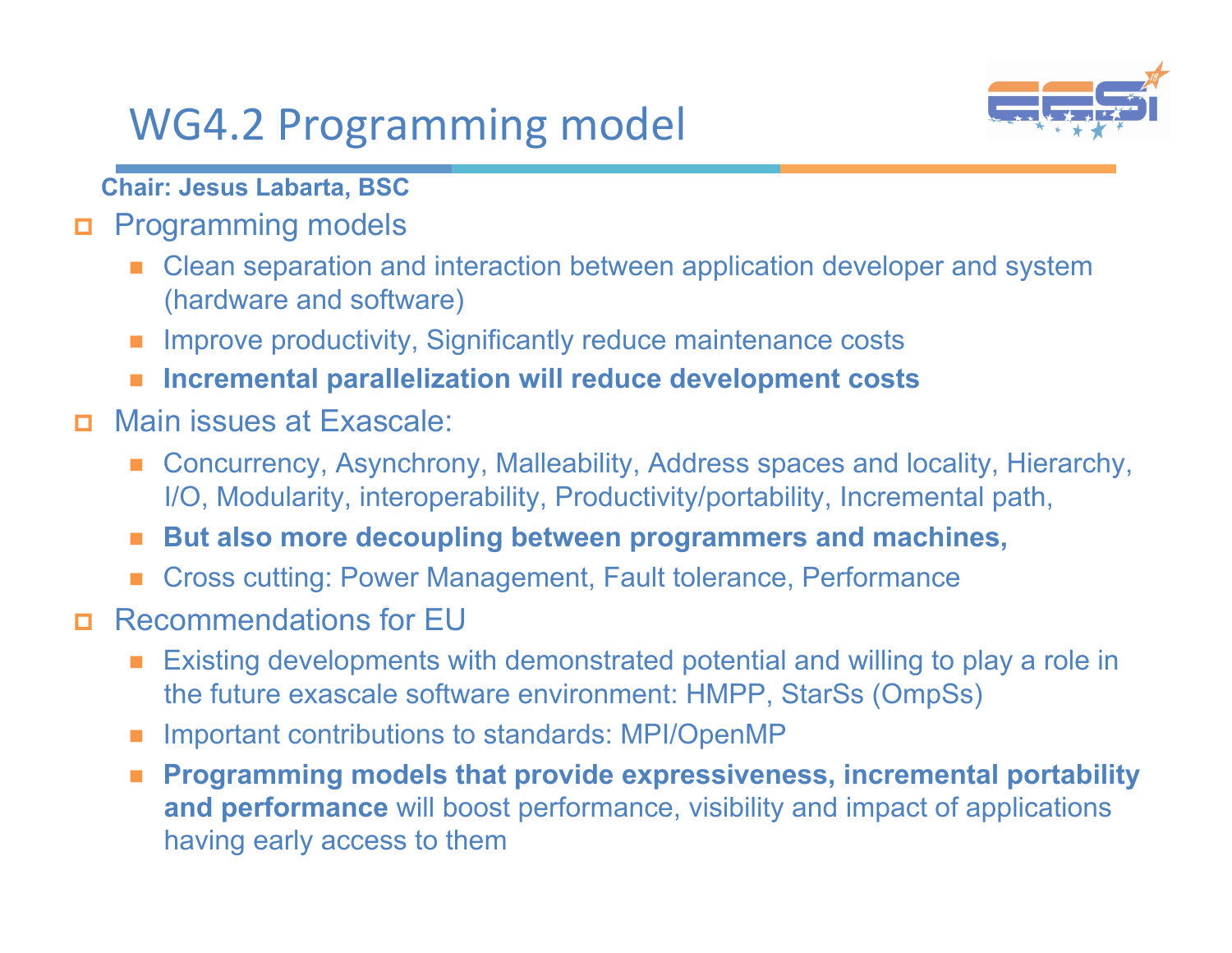#### WG4.2 Runtime



**Chair: Raymond Namyst, U. Bordeaux, INRIA**

- Bridge the gap between underlying architecture and application requirements:
	- Scheduling, load balancing, Memory management, Communications, Sync.
	- Where accurate information is available about the actual power consumption of various hardware parts
- Main issues at Exascale:
	- Mastering heterogeneity: Unified/transparent accelerator models, Support for adaptive granularity, Fine grain parallelism, Scheduling for latency/bandwidth
	- Dealing with millions of cores/nodes: Scheduling, communication
	- **Supporting multiple programming models: MPI + threading model + accelerator**
	- Robustness: reconfigure itself when resources suddenly disappear.
- Recommendations for EU
	- Many European countries have a long-standing activity in runtime design
	- 7 **Unified runtime system**, providing a unified API to deal with threads and lightweight tasks (together with their integration with MPI/PGAS communication systems)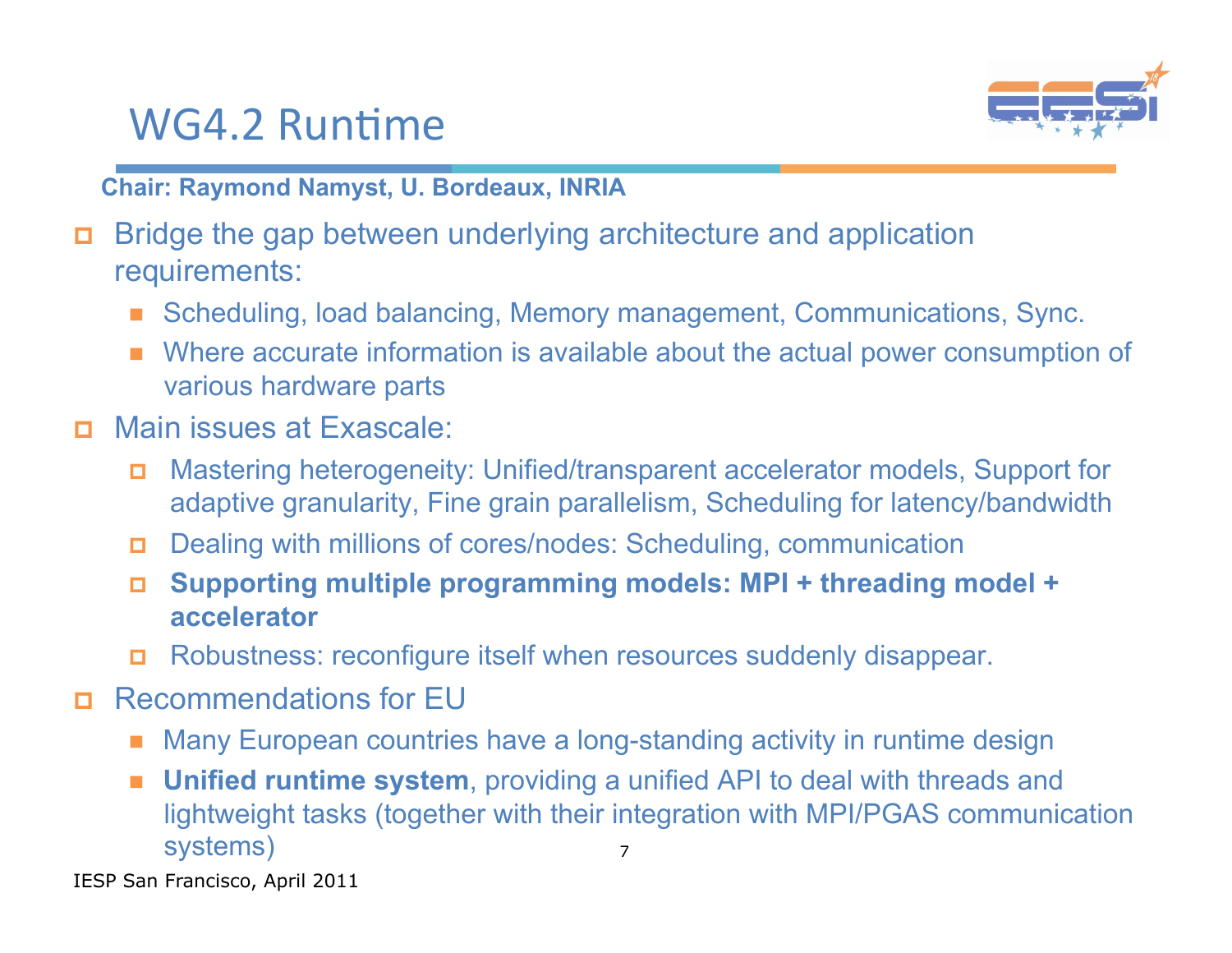# WG4.2 Validation / Correctness



**Chair: Matthias Müller, TU Dresden**

- Tools and methods for validation and correctness checking:
	- Validate a program in accordance to a model/specification (ex: MUST for MPI)
	- Can detect many errors, Especially: portability and non-determinism related bugs
	- Exascale will drastically increase manifestation rates!
	- **Correctness & validation helps reducing the time to solution** (better productivity)
- Main issues at Exascale:
	- Scalability, Fault tolerance, Adaption to new paradigms, Integration into new paradigms, **Integration into debugging workflow**
- Recommendations for EU
	- MUST and Marmot collaborations: Supercomputing vendors, especially those involved in DARPAs HPCS program (Cray, IBM), Software companies like Rouge Wave (Totalview), National labs (LLNL, LANL, ORNL, ANL), Universities (Utah, Houston)
	- **Foster interaction of methods/groups** within and beyond Europe
	- **Horizon. interaction** of approaches/tools: compiler + runtime + classic debugger

IESP San Francisco, April 2011 **Vertical integration** of validation and correctness at all layers of software stack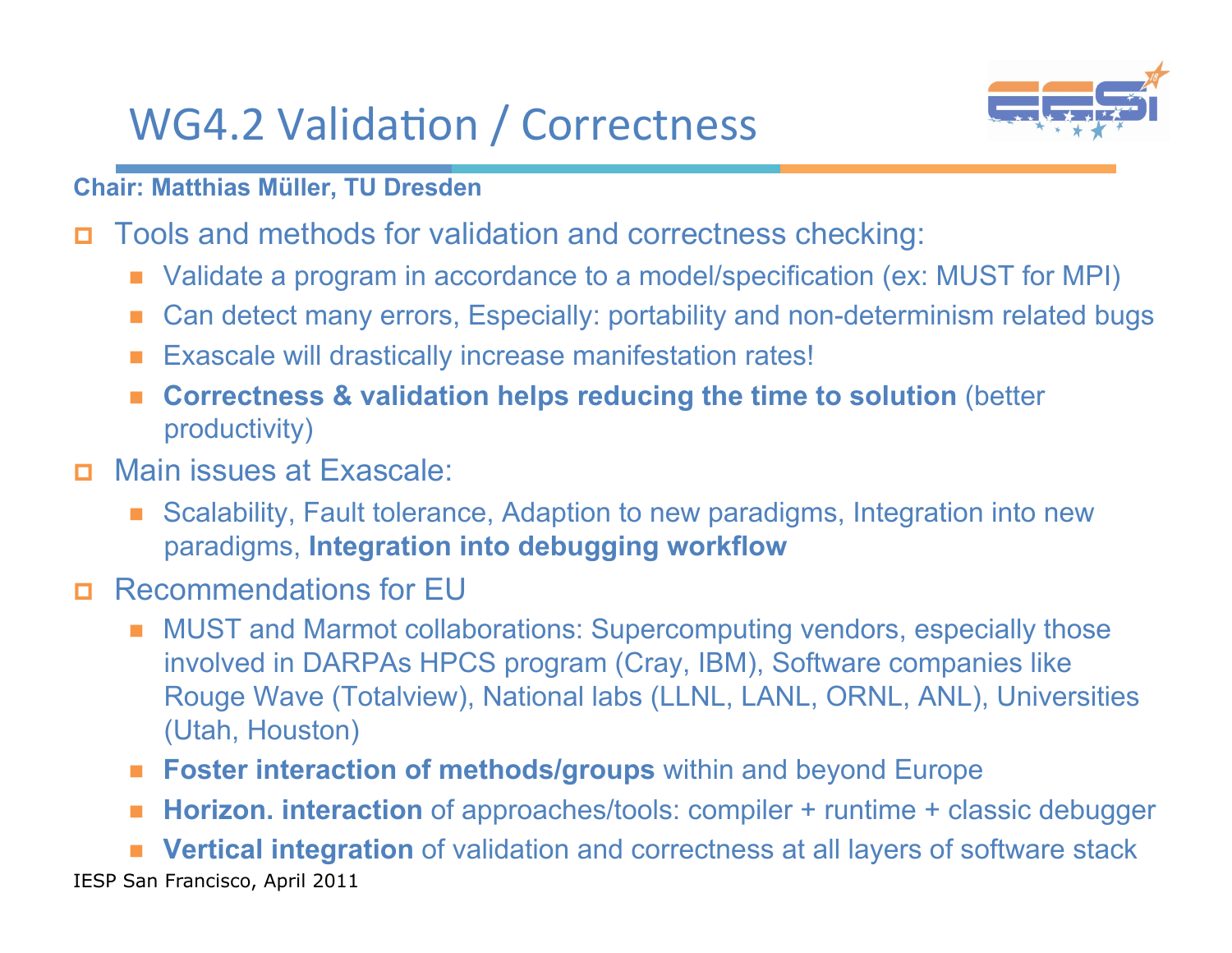### WG4.2 Parallel Debugger



**Chair: David Lecomber, ALINEA** 

- Any method to assist with the removal of software failures
	- Interactive tools, user tactics, Alinea DDT, Totalview Rogue Wave's, etc.
	- **Primary focus on interactive tools that give user knowledge and control of** program state and activity. **Limited to in single execution path.** Can be improved by static source code analysis.
	- **Some overlap with automatic Validation/Correctness tools**: Automated problem detection tools: MUST (TU-Dresden), or Umpire (LLNL).
- Main issues at Exascale:
	- Scale: responsiveness of debugger to user command and overhead), Architectural and Programming Model Unknowns (debugging support)
	- Crosscutting issues: Programmability, Resilience, I/O+Network, Reproducibility
- Recommendations for EU
	- **Continued financing/Sustainability** for Debugging tool developed in EU: DDT from Allinea, Globally only debugging product with Petascale ability. Collaborations with leading European research centres and initiatives and US
	- **Integration into debugging workflow with validation and correctness**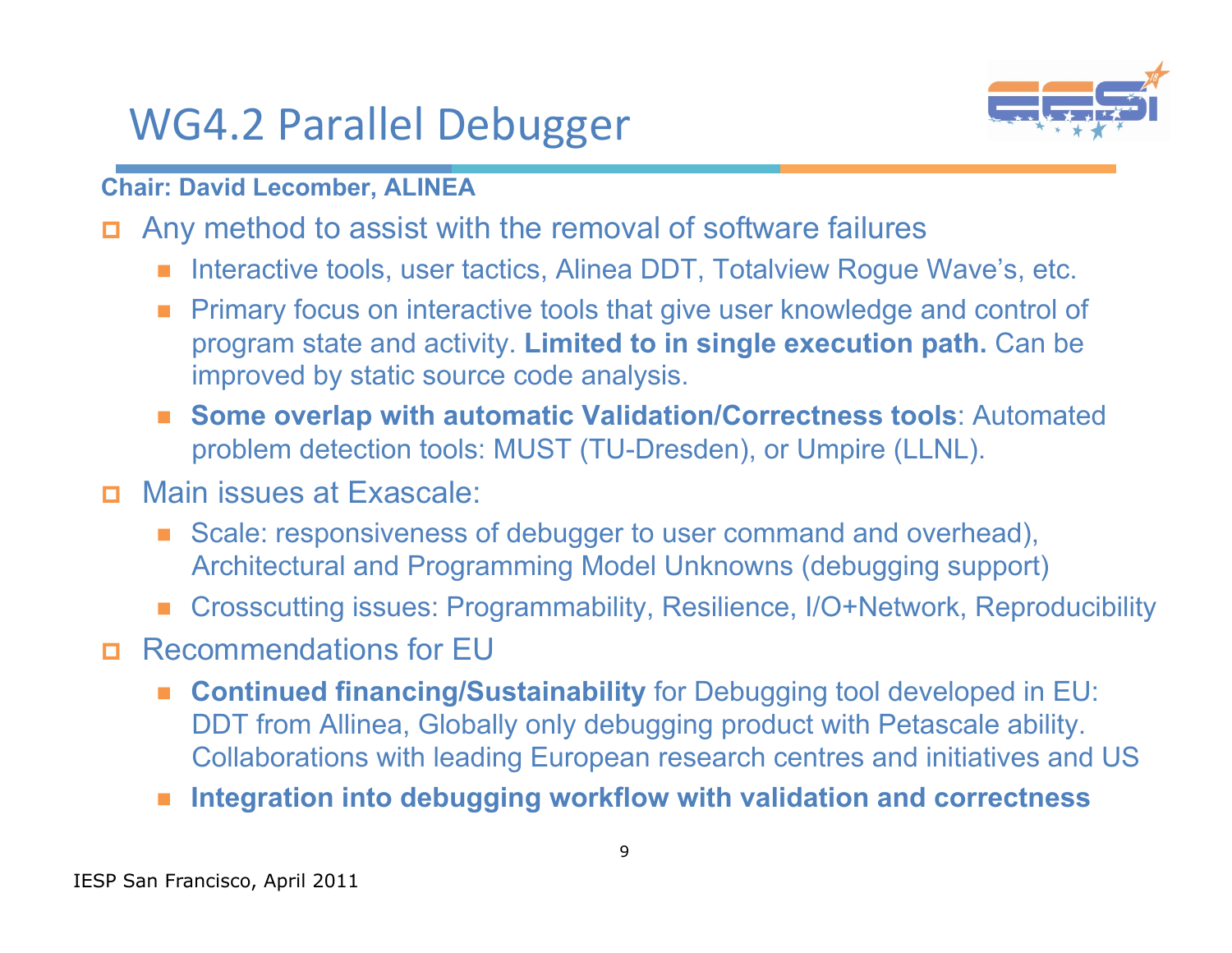# WG4.2 Performance Tools



**Chair: Felix Wolf, GRS** 

- Diagnostic programs for performance optimization of applications
	- Ideally used in combination with performance modeling
	- Huge savings in terms of time and energy, Enables new scientific discovery: by calculating larger problem sizes.
- **Main issues at Exascale:** 
	- Million-fold concurrency, Deeper memory hierarchies, More dynamic execution, **Limited reproducibility (asynchrony, faults and power managmt)**, **Limited bandwidth to extract performance data**, **Multiple programming models**
	- Cross cutting: resilience (tool should be FT), power, programmability
- Recommendations for EU
	- Many of the performance tools used in production today are made in Europe, **Europe has leading position in this area**
	- OPT (Allinea), ThreadSpotter (RogueWave), Vampir (GWT-TUD), Intel trace collector and analyzer originally from Europe
	- Popular Academic tools, Paraver/Dimemas (BSC) Scalasca (Jülich/Aachen)
	- Initiative for more integration with Score-P measurement system
	- **European tool builders can make significant contribution to exascale effort, but sustainability of funding must be ensured.**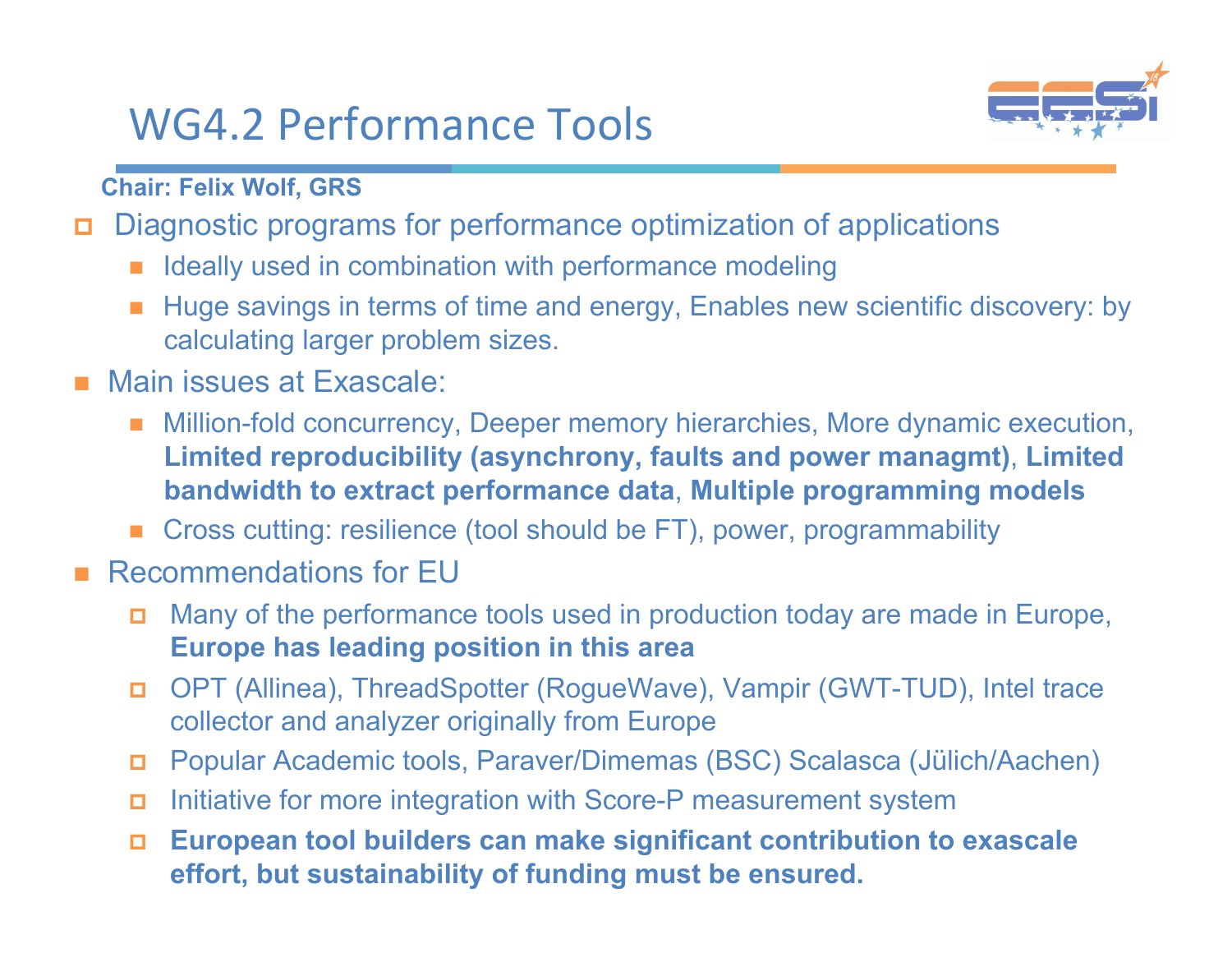# WG4.2 I/O and File System



**Chair: Jacques C. Lafoucriere, CEA**

- Permanent storage: keep track of computing results for post processing and to start a new computation
	- Online (Disk, SSD, etc.) and Offline (tapes, disk based virtual tapes)
- Main issues at Exascale:
	- Extreme concurrency level (data, metadate locking), 1M disks, End2end integrity, too many transactions (contention), check usefulness of archived data
	- Storage plays a major role in Fault tolerance, NV memory  $\rightarrow$  new failure scenarios
	- **Some HPC centers prefer Open Source FS** (or will be locked to a vendor)
- Recommendations for EU
	- 2 major EU companies offer storage solutions for Petascale computers
		- Xyratex: hardware and proprietary file system (Colibri)
		- Bull: hardware neutral integration of open source file systems (Lustre)
	- Significant set of small groups with good impact in the storage community around Europe. SCALUS as a 1st coordination initiative
	- Storage is a critical part of an Exascale solution

□ EU must be a major contributor/partner to Open Source file system IESP San Francisco, April 2011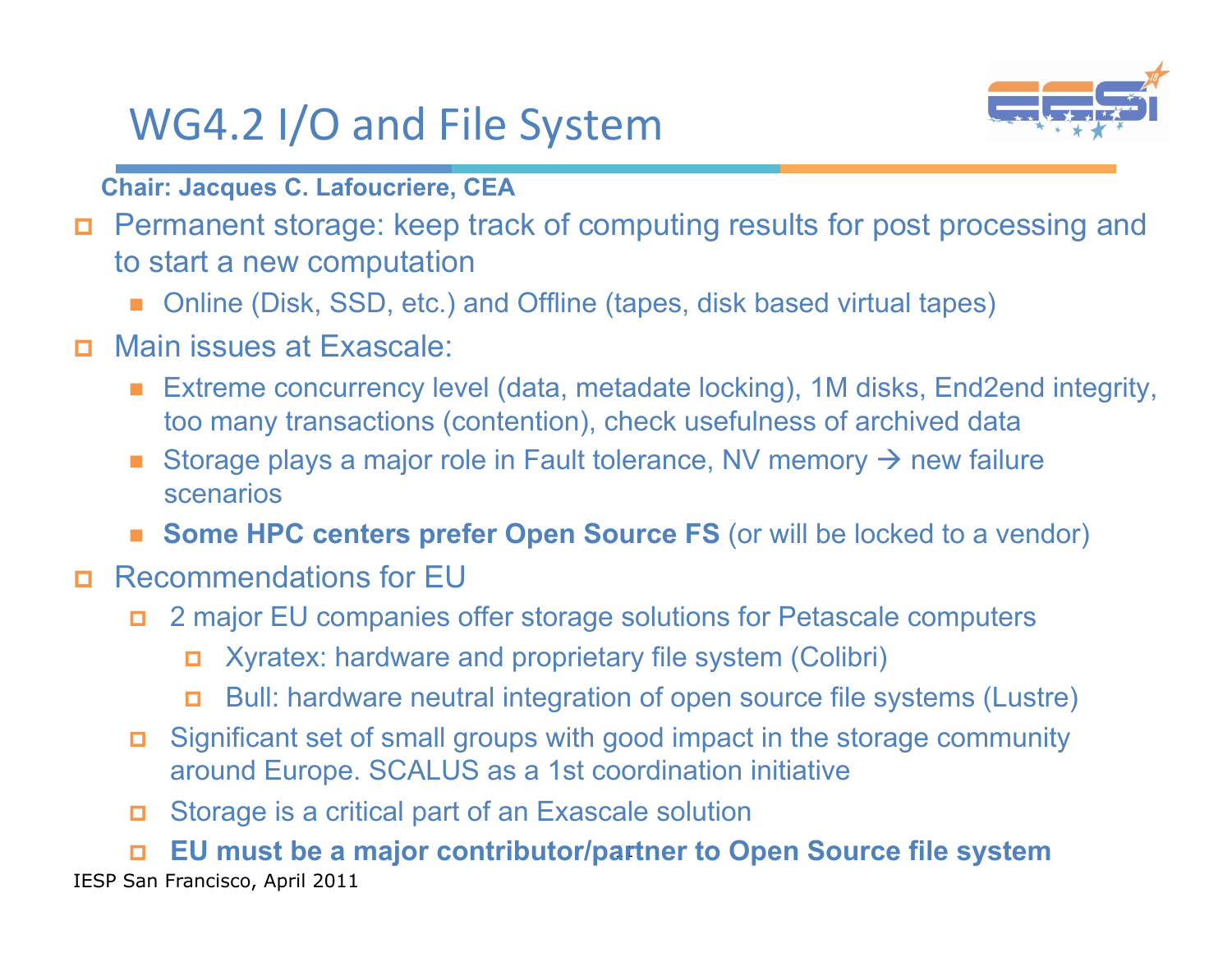### WG4.2 OS and System Management



**Chair: Pascale Rossé, BULL** 

- OS and System management:
	- OS is a key element between hardware and runtime/application
	- Developing and debugging large scale HPC systems requires experts at all layers of the software stack, including OS.
- Main issues at Exascale:
	- Many cores, Low overhead, low noise, etc.
	- Scalability: Huge amount of statistics, log data, events VS Centralized tools
- Recommendations for EU
	- **Hardware initiative in Europe** around ARM, AMD Fusion, Nvidia Denver, etc. **should be complemented by an OS initiative**.
	- Sustain and develop further OS R&D for HPC in Europe
	- **Evolution rather than revolution**. Revolution would require too much effort for runtime/apps porting
	- **Standardization of event messages across sources, Scalable tools**
	- Automatic or assisted diagnostic, root cause analysis, etc.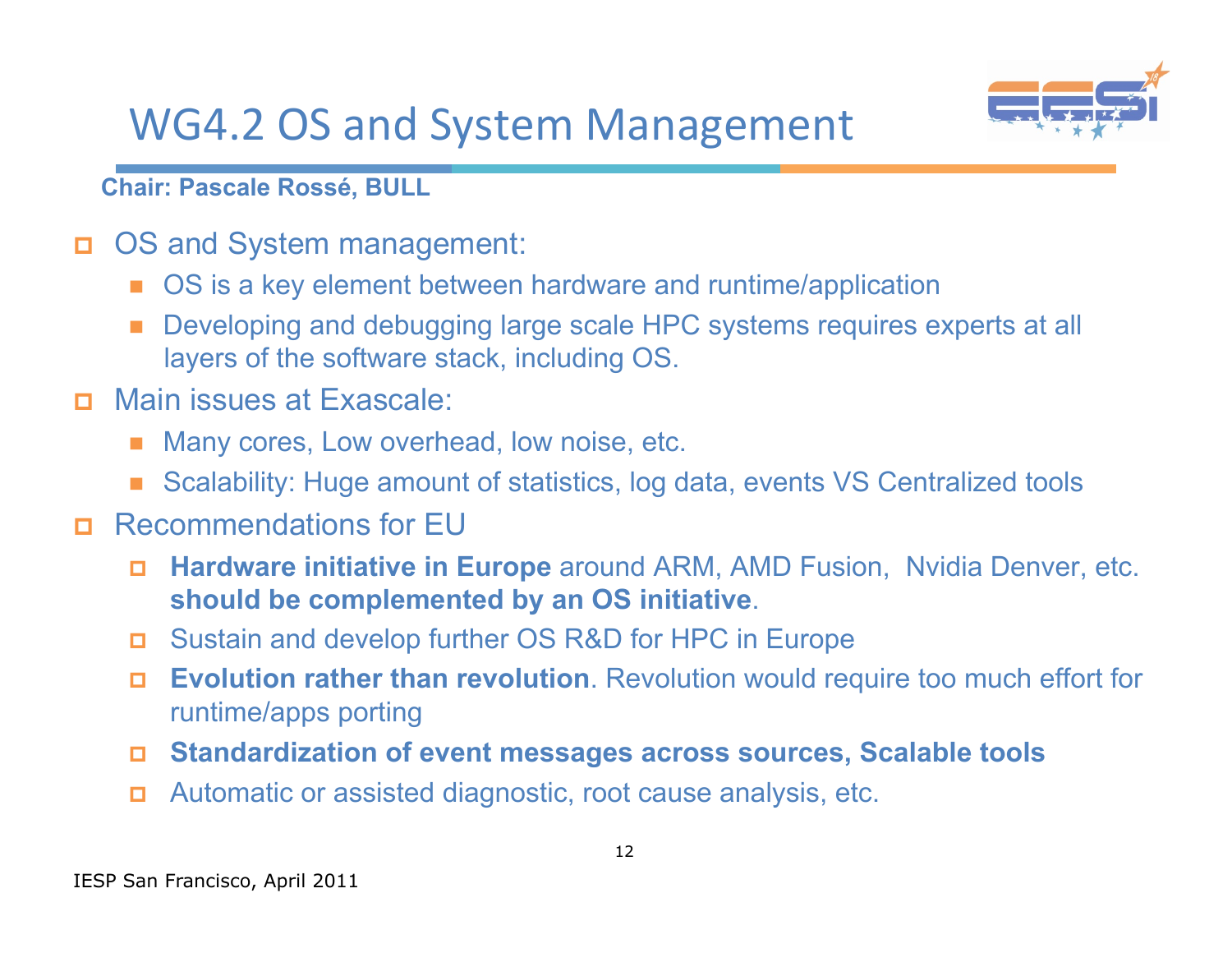#### WG4.2 Power Management



**Chair: Thomas Ludwig, DKRZ** 

- Understand power consumption as a function of system usage:
	- Develop SW to control the HW mechanisms: SW in the OS, run-time system, etc.
	- Deploy next generation HW with energy saving mechanisms
	- A cost efficient and cost aware high performance computing is crucial for the competitiveness in science and engineering
- Main issues at Exascale:
	- Resilience (switching off/on components), Programmability (manual instrumentation), Performance optimization, Reproducibility (non-deterministic methods influence performance predictability and system noise)
	- **Power management API standardization**
- **EXECOMMENDATIONS for EU:** 
	- Trace tools: Vampir Dresden, Scalasca Jülich
	- Control daemons: Grid monitor ParTec Munich, Germany, Power manager Bull Cluster management France  $\rightarrow$  Power capping, Power accounting)
	- **Leverage European leadership** in performance analysis tools, energy efficient hardware design and Know-how from embedded system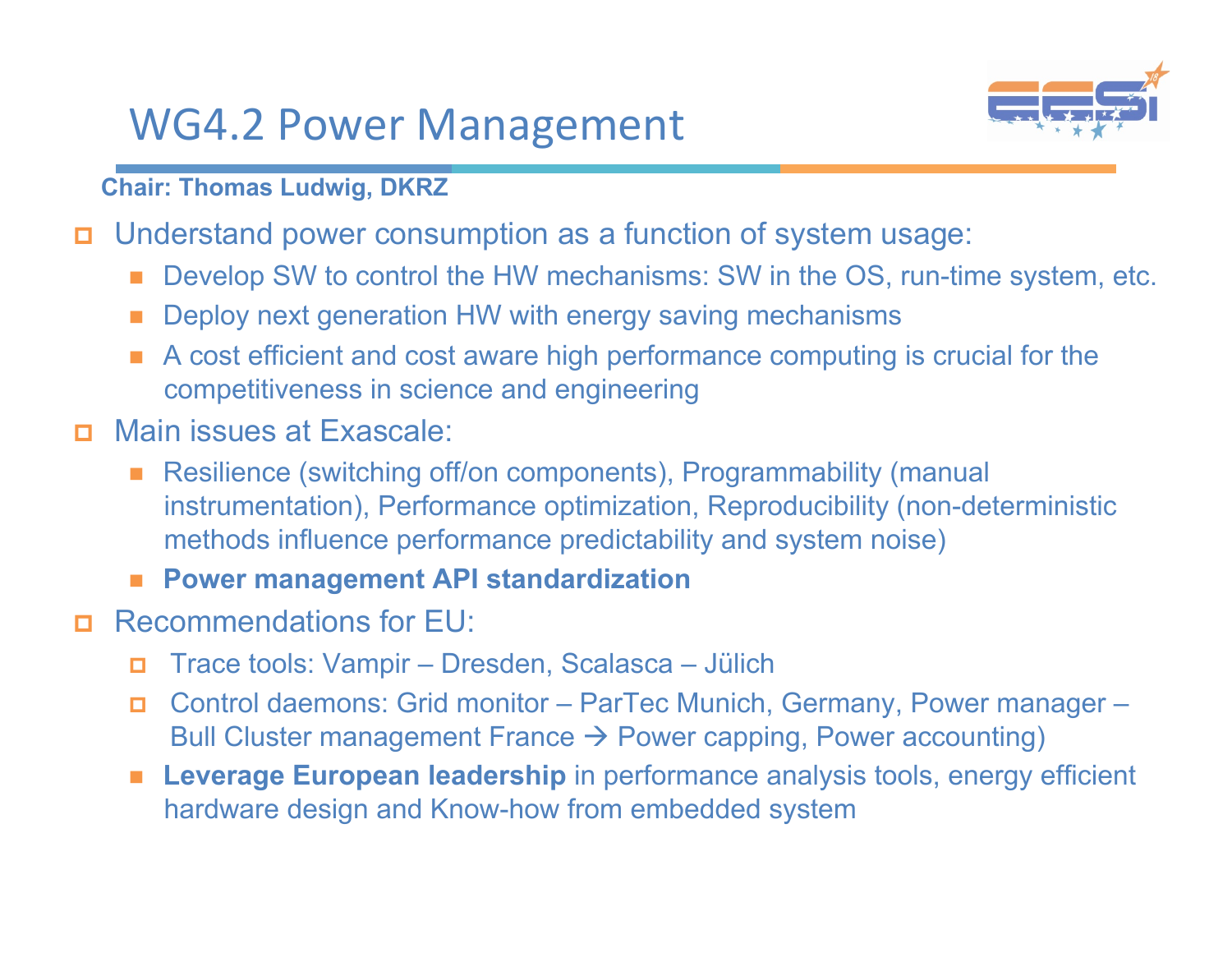#### WG4.2 Resilience



**Chair: Franck Cappello, INRIA and UIUC** 

- Fault tolerance is a multi-facets and crosscutting issue:
	- **No guarantee that all faults will be masked by hardware or tolerated by the applications efficiently** (hardware correction will generate noise, global restart)
- Main issues at Exascale:
	- #errors, #failures, Scale, Power consumption, Performance impact

#### Recommendations for EU:

- 1) Establish a fault-error-failure model,
- 2) Develop automatic root cause discovery and failure prediction,
- 3) **Extend the applicability of checkpoint-restart** (API, Partial RST, NV mem.),
- 4) Need a inter software layer communication system for consistent fault-errorfailure management (detection, notification, decision, etc.),
- 5) **New fault tolerance paradigms** using non-volatile memory technologies
- 6) **International Coordination**:
	- Common FT API (interface and semantic) and inter layer communication system for portability (to limit applications rewriting)
	- and Japan), INRIA-Illinois Joint-laboratory (France and USA). G8-ECS (France, Germany, USA, Japan, Canada), ARN-JST FP3C (France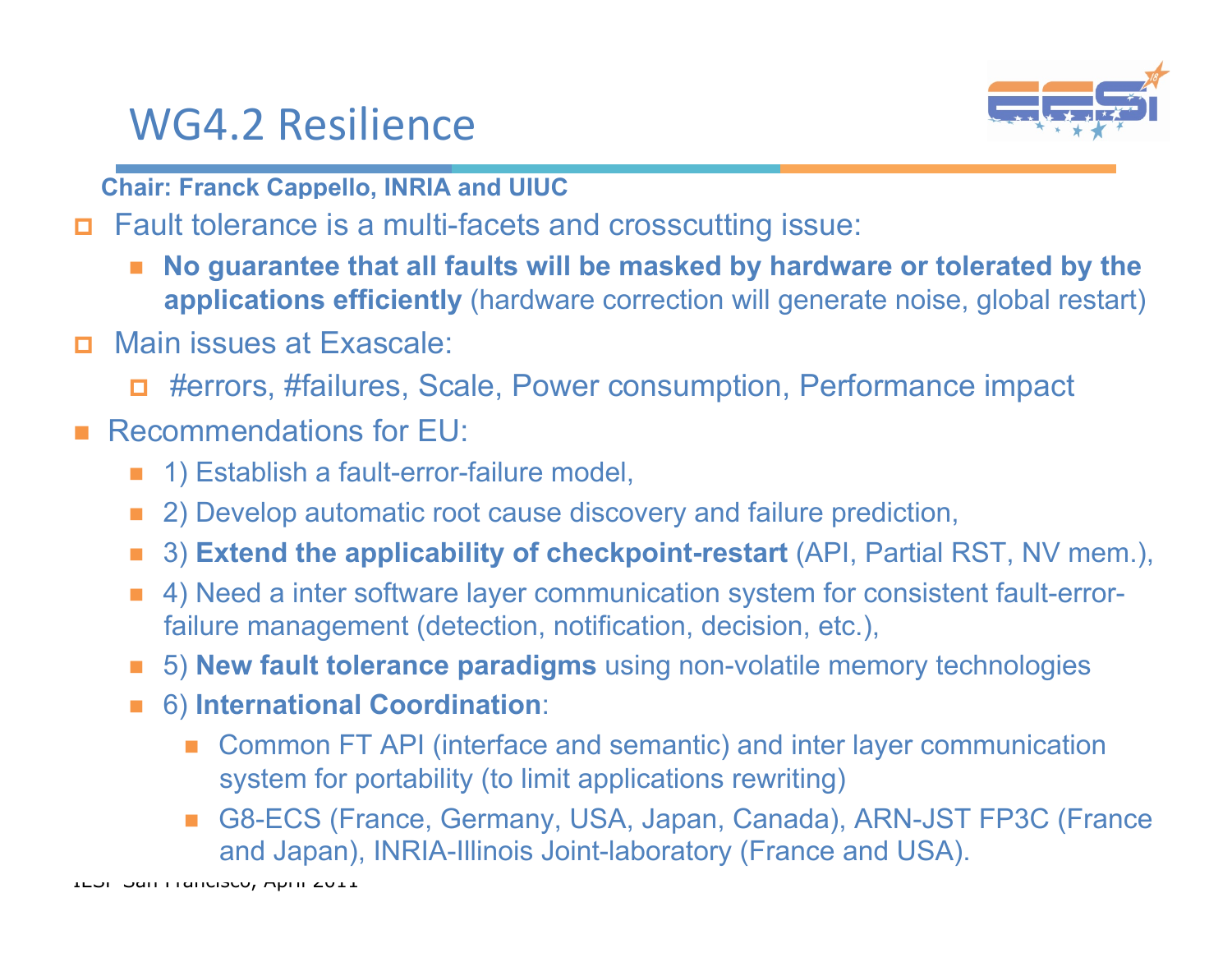#### WG4.2 Testbed needs in 2015 (draft) < 100 Petaflops enough

Production

Production

Dedicated/reconfigurable Dedicated/reconfigurable



| $<$ 100 Petaflops enough                                                                                                                                                                                                                                                                                                                                                                                                                      | 100 Petaflops needed                                                                                                                                                                                                                                                                                       |
|-----------------------------------------------------------------------------------------------------------------------------------------------------------------------------------------------------------------------------------------------------------------------------------------------------------------------------------------------------------------------------------------------------------------------------------------------|------------------------------------------------------------------------------------------------------------------------------------------------------------------------------------------------------------------------------------------------------------------------------------------------------------|
| -Prog. Models and Runtime (interaction<br>of runtime with kernel scheduler)<br>-Performance tools: (interaction with<br>resilience / power components)<br><b>-OS</b> (scheduling, memory management)<br>-Measure noise generation (most of the<br>syst fotware)?<br>-I/O-File system (may be done at lower<br>scale) (need root access for<br>reconfiguration)<br>- <b>Job and resource manager</b> (need root<br>access for reconfiguration) | - <b>Performance tools</b> (system level):<br>measure and minimize overheads<br>induced at the full scale by low-level<br>performance monitoring infrastructure<br>tightly integrated with OS<br>-Prog. Models and Runtime (interaction<br>of runtime with kernel scheduler)?<br>$\sim$                    |
| - <b>Compilers</b> (node level)<br>- <b>Programming models</b> (node level API)<br>-Performance tools (node level)<br>-Power management?<br>-Validation and correctness checking?                                                                                                                                                                                                                                                             | -Resilience (FT protocols, ABFT, NFTA,<br>execution state storage)<br>- <b>Parallel debuggers</b> ? (scalability test)<br>-Performance tools (scalability of data<br>collection and analysis)<br>-Runtime (scalability test)<br>-Prog. models (system level scalability)<br>-Performance modeling at scale |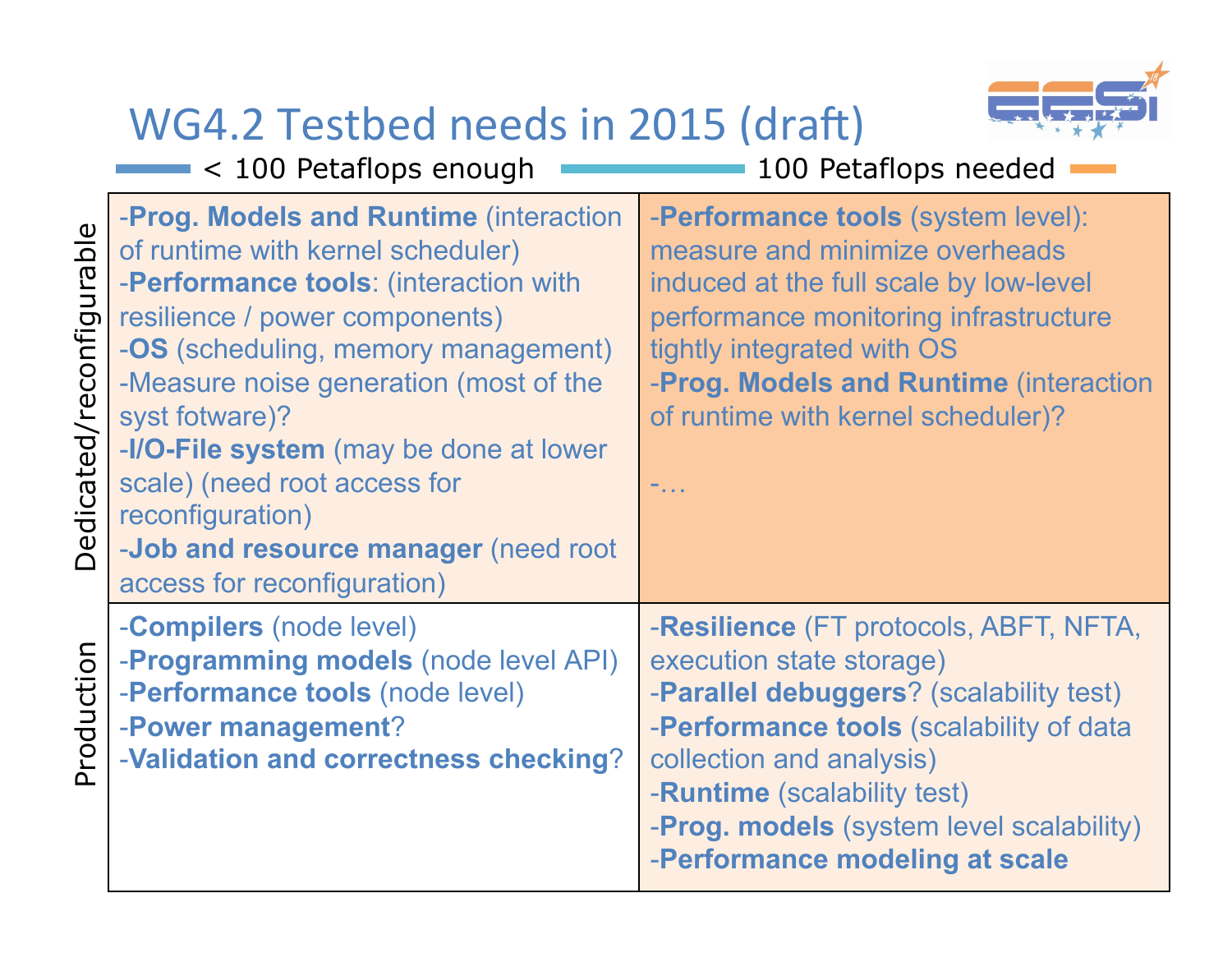#### **EESI**  WG4.2 Contributions to an Exa Stack (draft)

#### **Programming models**

- **StarSs**: Node level programming model offering programmers a natural interface to an underlying dataflow execution model and aiming allowing the "same" source code to run on "any" target architecture. In particular, **OmpSs** implementation that integrates OpenMP and the StarSs concept (SMP, GPUs,…) and nicely integrates with MPI. http://www.bsc.es/smpsuperscalar and http://www.bsc.es/OmpSs, BSC
- **HMPP**: Based on a set of directives, programming model designed to handle hardware accelerators, www.caps-entreprise.com/hmpp.html CAPS
- **DpenHMPP** will be announced at SC11. Members of the consortium will be major HPC users, compiler companies such as Pathscale, INRIA
- **T-Platforms Exascale API environments**: a new scalable version of MPI and a PGAS library with a new set of compilers and tools, Russia
- European PGAS development called GPI (from Fraunhofer), www.gpi-site.org
- **n** Runtime
	- **StarPU runtime system**, StarPU is a task scheduler exploiting multi-GPU multi-core platform efficiently, using adaptive performance models to carefully dispatch tasks over the available heterogeneous processing units. http://runtime.bordeaux.inria.fr/StarPU/
- **Parallel Debugger** 
	- **DDT**: scalable parallel debugger for debugging MPI and multi-threaded codes, Alinea
- Validation/correctness
	- **MUST**: scalable Runtime Error Detection in MPI Programms, TU Dresden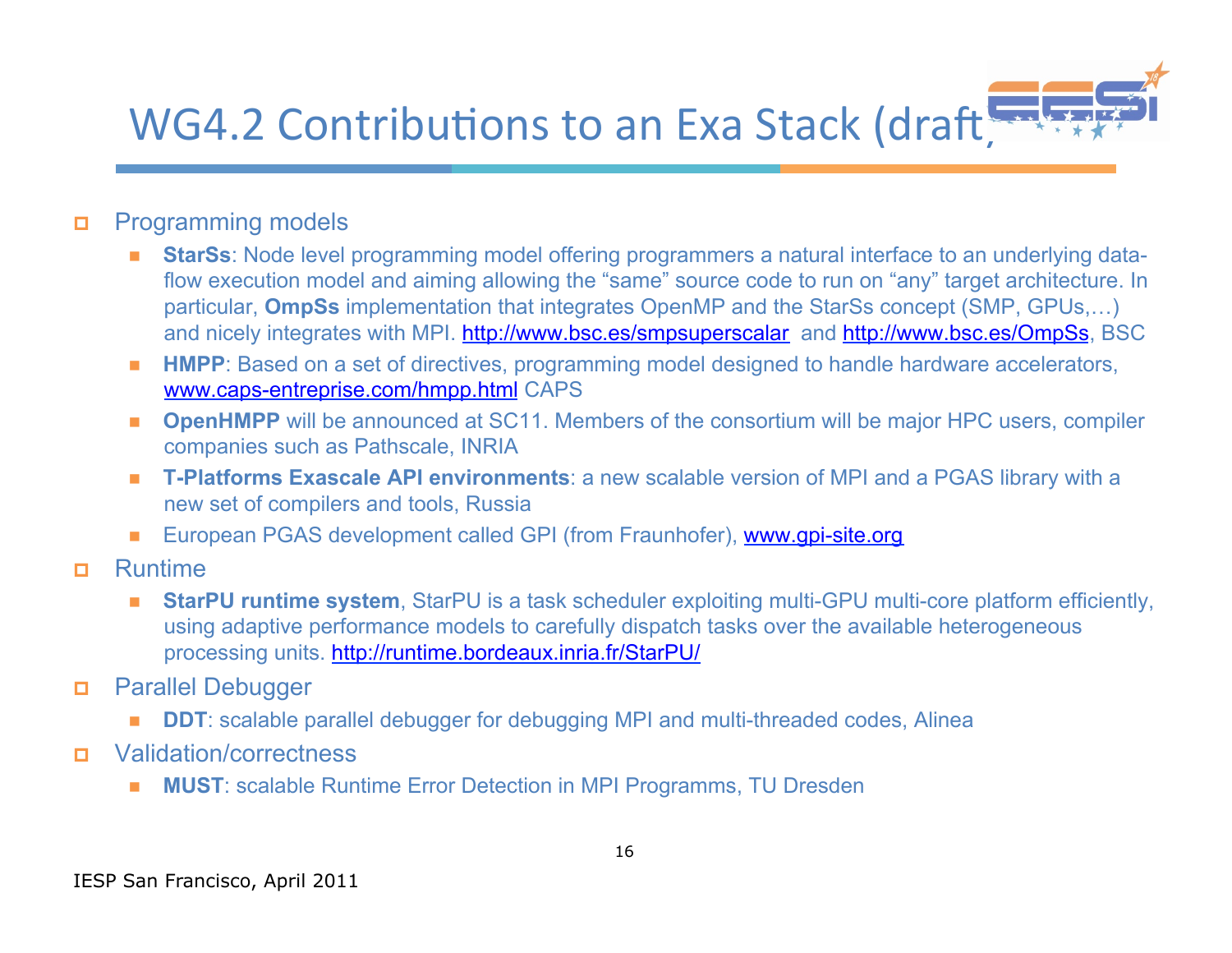#### **EESI**  WG4.2 Contributions to an Exa Stack (draft)

- **D** Performance tools
	- **Scalasca: Performance-analysis tool German Research School for Simulation Sciences and Juelich** Supercomputing Centre
	- **Score-P**: Generic measurement infrastructure for several performance tools including Periscope, Scalasca, TAU, Vampir, Virtual Institute - High Productivity Supercomputing http://www.vi-hps.org
	- **BSC Integrated tools environment**: instrumentation (**Extrae**), visualization (**Paraver**), Simulation (**Dimemas**) and other analysis modules such as clustering, combined sampling and instrumentation, **Par** http://www.bsc.es , BSC
	- Persicope (Technical University of Munich) http://www.lrr.in.tum.de/~petkovve/psc/
	- ThreadSpotter (RogueWave) http://www.roguewave.com/products/threadspotter.aspx
	- Vampir (Technical University of Dresden) http://www.vampir.eu/
- OS and system management
	- **T-Platforms Clusterx** Exascale OS and system management: a highly scalable exascale-oriented OS and system software stack (highly scalable real-time monitoring and management system), Russia
	- **Clustershell**: start commands on the cluster nodes (in parallel, with a high scalability based on tree) and to get a usable output (summary, differences, ...) for human *sourceforge.net/projects/clustershell/, CEA*
	- Ganesha: "protect" the computing centre NFS servers from the load of the NFS clients sourceforge.net/projects/nfs-ganesha/, CEA
	- **Robinhood**: a FS monitor/space manager optimized for huge FS (PB today, EB in the future) sourceforge.net/projects/robinhood, CEA
	- *INRIA OAR, res. Job manager, Kadeploy, fast and scalable deployment system, Taktut: parallel and scalable remote execution tool for cluster. http://mescal.imag.fr/software.php*